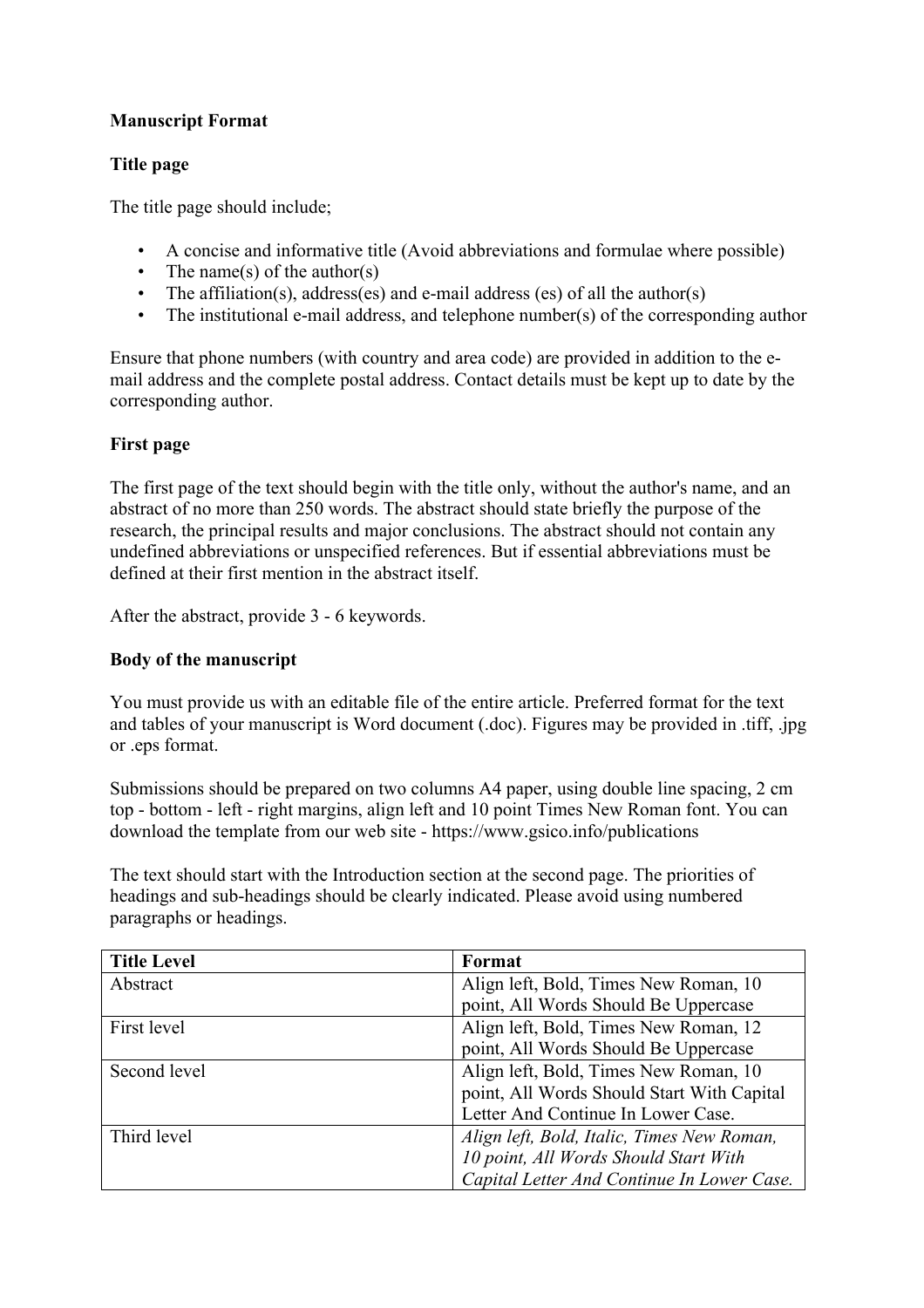| Fourth level | Align left, Bold, Times New Roman, 10          |
|--------------|------------------------------------------------|
|              | point, Only first word should start with       |
|              | capital letter and the other words continue in |
|              | lower case.                                    |

The average length of an article is approximately 8,000 - 10,000 words. Articles should be no longer than 12,000 words. Exemption may be made for studies based on qualitative data

Mathematical analysis and statistical data should be placed in appendices where possible, and where Greek letters or other special sorts are used please ensure they are clear on the manuscript.

To assure anonymous review, authors should not identify themselves, directly or indirectly, in the text.

### **Figures and tables**

Tables and figures should be placed in the main document after the paragraph in which they are first referenced. They must also be uploaded individually as separate files. Please submit tables as editable text and not as images.

Each table and each figure should be numbered sequentially, i.e. Table 1, Table 2, Table 3 and Figure 1, Figure 2, Figure 3, etc. They should also include a title and be reasonably interpretable without reference to the text.

## **Appendices**

Supplementary material should be collected in Appendix and placed before the Notes and Reference sections.

If there is more than one appendix, they should be identified as Appendix A, Appendix B etc. Formulae and equations in appendices should be given separate numbering: Eq. (A.1), Eq.  $(A.2)$ , etc.; in a subsequent appendix, Eq.  $(B.1)$  and so on.

#### **Notes**

Please use endnotes only. Endnotes should be indicated by consecutive superscript numbers in the text and listed at the end of the article before the References.

#### **Referencing procedure**

Footnotes and numbering systems should not be used for references.

#### *Citation in text*

Please ensure that every reference cited in the text is also present in the reference list. Citations in text literature should be cited in the text as in the following examples:

- Single author: (Kotler, 2002: 9)
- Two authors: (Brown & Lee, 2008: 13)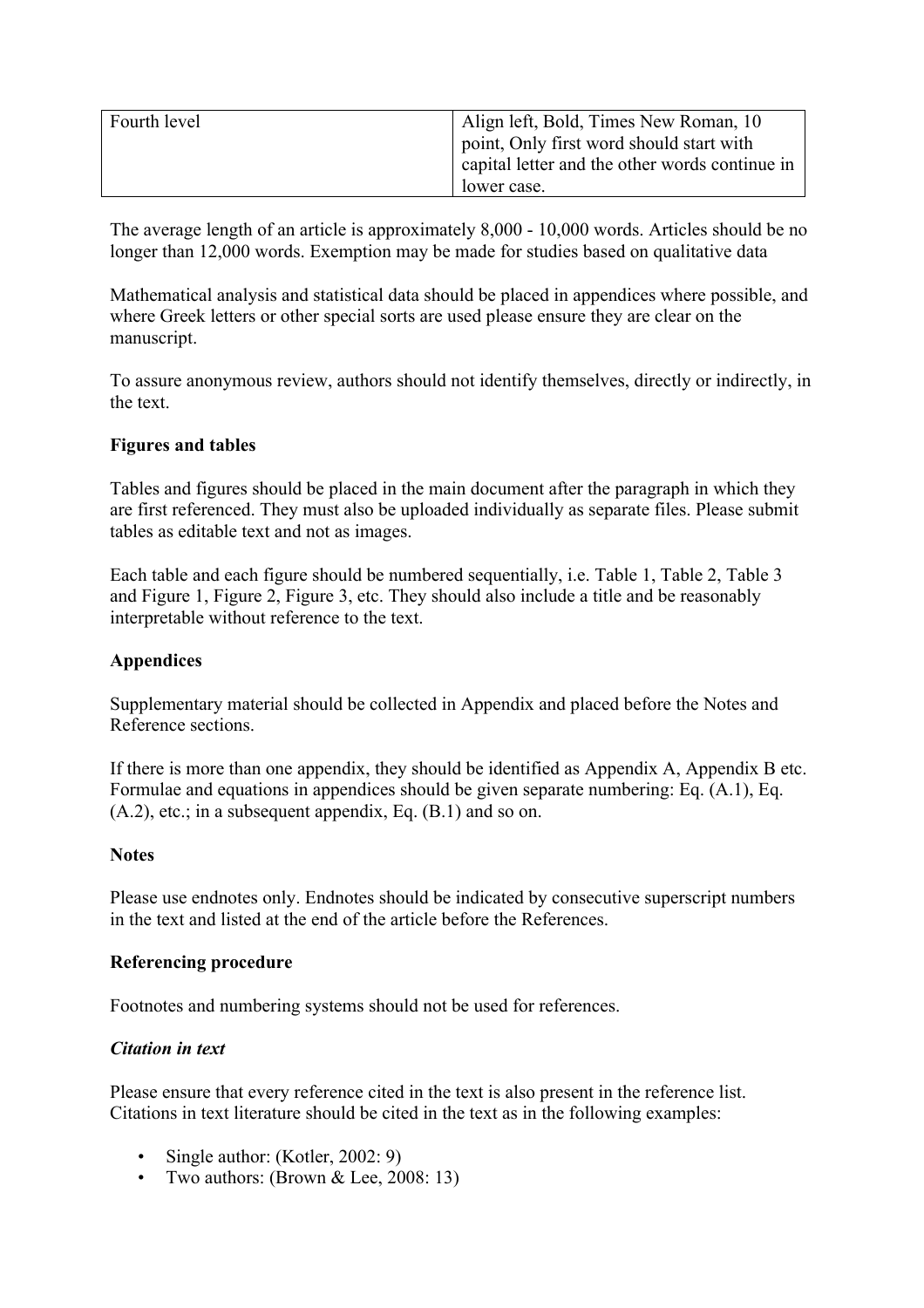- Three or more authors: (Khan et al. 2017: 46)
- Author names as part of sentence: Kotler (2002: 34) states '...'
- Where there are multiple citations within the text, they should be ordered chronologically then alphabetically: (Zidan, 2010: 11; Garnet & Larson, 2012: 87)
- In the event that an author cited has had two or more works published during the same year, the reference, both in the text and in the reference list, should be identified by a lower case letter like "a" and "b" after the date to distinguish the Works: (Newton, 2001a: 78) (Newton, 2001b: 17)
- Indication of page numbers is optional.

## *References*

References to books, chapters in books, journal articles, articles in collections and conference or workshop proceedings, and technical reports should be listed at the end of the paper in alphabetical order. Unpublished results and personal communications are not recommended in the reference list but may be mentioned in the text. Please note that a DOI should be provided for all references where available. A full reference list should be included at the end of the paper using the following convention:

### *Article in journal*

Byrne, J. & Glover, L. (2002). Common future or towards a future commons: Globalization and sustainable development since UNCED. *International Review for Environmental Strategies,* 3(1), 5-25.

### *Journal article from the internet*

Bond, L., Carlin, J. B., Thomas, L., Rubin, K., & Patton, G. (2001). Does bullying cause emotional problems? A prospective study of young teenagers. *BMJ*, 323, 480-484. doi:10.1136/bmj.323.7311.480

Sillick, T. J., & Schutte, N. S. (2006). Emotional intelligence and self-esteem mediate between perceived early parental love and adult happiness. *E-Journal of Applied Psychology*, 2(2), 38–48. Retrieved from http://ojs.lib.swin.edu.au/index.php/ejap/article/view/71/100

## *Journal article from a full text database*

Patton, G. C., Hibbert, M., Rosier, M.J., Carlin, J.B., Caust, J. & Bowes, G.1996). Is smoking associated with depression and anxiety in teenagers? *American Journal of Public Health*, 86, 225+. Retrieved November 20, 2001, from ProQuest.

#### *Book*

Christian, D. L. (2007). *Finding Community: How To Join An Ecovillage Or Intentional Community.* Canada: New Society Publishers.

## *Chapter in book*

Garnett, J. (1998). Victorian business ethics. In C. Cowton & R. Crisp (Eds.), *Business Ethics: Perspectives on the Practice of Theory*, 1st edition (pp. 117-138), Oxford: Oxford University Press.